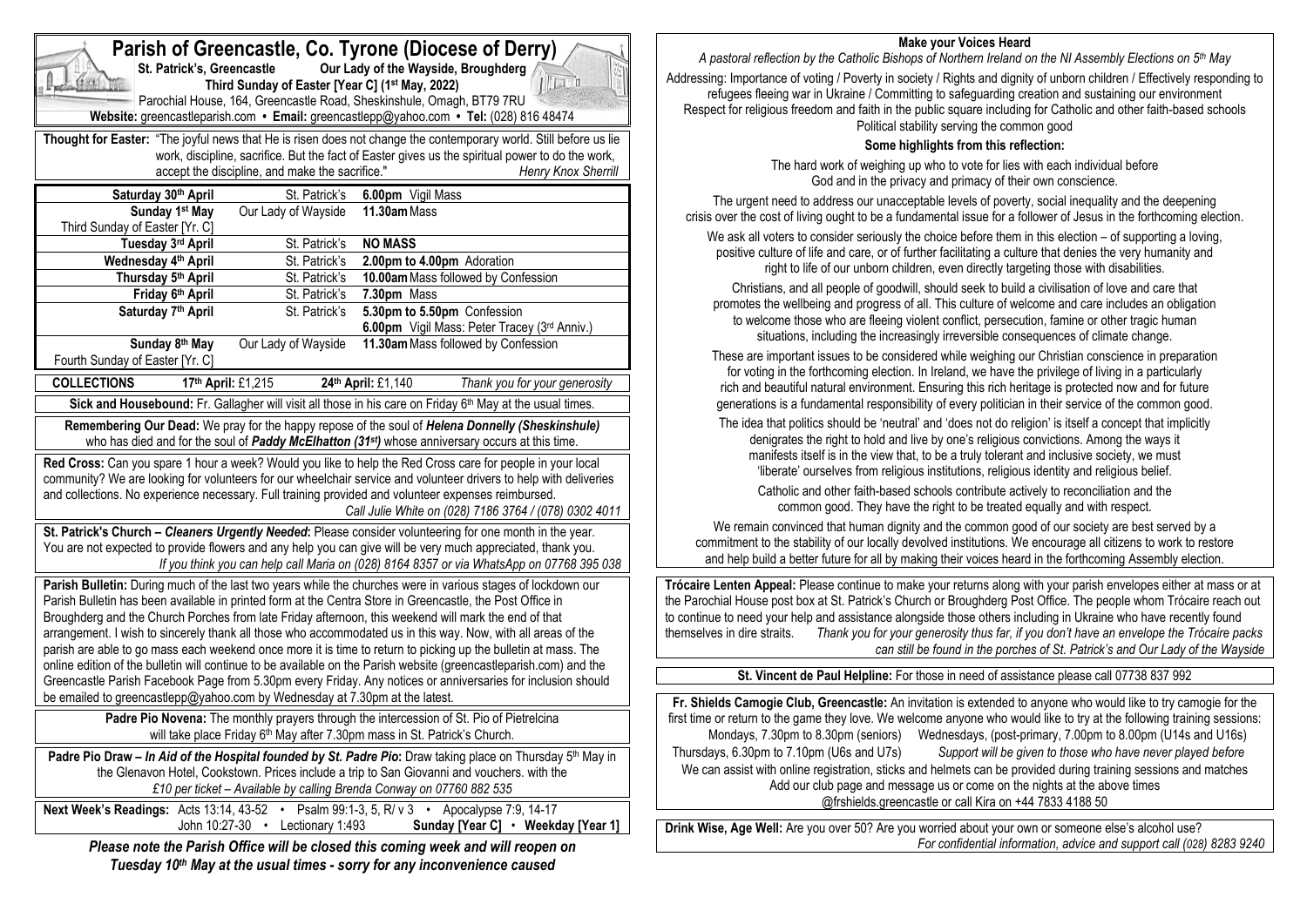**Pope Francis' Intention for May (please remember this in your personal prayers) For Faith-Filled Young People:** We pray for all young people, called to live life to the fullest; may they see in Mary's life the way to listen, the depth of discernment, the courage that faith generates, and dedication to service.

**Towards Peace:** A spiritual support service designed for those who have experienced sexual, physical, emotional or spiritual abuse by Catholic Church personnel in Ireland. Support is also available for family members of abuse survivors. The vision of Towards Peace is to provide a safe supportive space, where people who have been affected by abuse in a Church context can be accompanied as they seek their own experience of spiritual peace, one step at a time. Towards Peace provides spiritual support through one-to-one spiritual direction sessions, with a qualified spiritual companion. Up to 9 sessions are offered and they are free.<br> **Website:** towardspeace.ie • Tel: 01 505 3028 • Email: towardspeace@iecon.ie **Website:** towardspeace.ie • **Tel:** 01 505 3028 •

## **The Spiritual Benefits of Weekly Eucharistic Adoration**

It helps us to grow in holiness. Jesus is ready to lavish on us, many extra graces and blessings, when we come and spend time with Him in Adoration. It helps us to appreciate Priesthood. Remember, "No Priests, no Eucharist". It is an established fact that where Jesus in the Blessed Sacrament is worshipped and adored vocations flourish. When we spend time with Jesus in Eucharistic Adoration each week or more often, we experience a great peace and contentment.

> "…of all devotions, that of adoring Jesus in the Blessed Sacrament is the greatest after the Sacraments themselves". *Pope St. John Paul II*

**Eucharistic Adoration** Prayer Intentions for each hour of weekly Adoration **12noon – 1.00pm** Vocation to Priesthood and Religious Life **1.00pm – 2.00pm** Married couples and those preparing for Marriage **2.00pm – 3.00pm** Sick and the Housebound **• 3.00pm – 4.00pm** Strengthening of Faith in our young people **4.00pm – 5.00pm** Parish Unity **• 5.00pm – 6.00pm** Protecting life and the Earth **6.00pm – 7.00pm** The Holy Souls and the Bereaved

**Guidelines on Use of Modern Technology when Working with Children –** *Use of Photography and Video***:** The use of photography and video is an issue of great concern among those working with children. The Diocese recognises that every parish has their own arrangements in relation to its use in schools, youth groups and for the sacraments however the guidelines have been devised below to aid parishes and diocesan groups:

- It is always good practice to seek *written* permission from a parent or guardian before taking any photographs or video footage of children. This written permission must be sought from the parent/guardian or the person who owns the photograph before it can be displayed on promotional materials or websites. This can be incorporated in the registration form when a child joins a group (template permission Resource 10);
- Neither names nor any personal information should be displayed alongside any photographs:
- Special consideration should be given where taking photographs or video footage might be misinterpreted, or the images could be seen as provocative (e.g. beach trip or gymnastics display etc.). It is not to say, however, that with the right planning, these events cannot be recorded and enjoyed.

Photography and video recording are important methods of recording social activity and providing an historic record – illustrating and validating important moments in people's lives. This process is a powerful and personal one, and therefore we must respect the rights of all to make the choice whether or not to be photographed. *From Safeguarding Policy and Procedures, published on behalf of the Diocesan Safeguarding Committee*

**Child Safeguarding:** If you or anyone you know has a concern or wishes to report an allegation directly to the statutory authorities, please contact the PSNI / local Health and Social Care Trust. If you are contacting the latter, ask to speak to the Duty Social Worker. Alternatively, if you have a child safeguarding concern in relation to any member of Church personnel and wish to report it to Church authorities, please contact one of the diocesan designated persons, who will in turn report your concern to the relevant statutory authorities. *See poster at entrance*

| Parish Liturgy for May      | St. Patrick's (6.00pm Vigil) | Our Lady of the Wayside (11.30am) |
|-----------------------------|------------------------------|-----------------------------------|
| <b>Readers</b>              | Catriona / Martin McCullagh  | Sean Teaque                       |
| <b>Eucharistic Ministry</b> | Kathleen Bradley             | Patricia Donnelly                 |
| <b>Prayers of Faithful</b>  | Eimear Tracev                | Laoise Teaque                     |
| <b>Altar Society</b>        | Dee Gardner, Maria Bradley   | Anne McDermott                    |
|                             | and JP2 Students             |                                   |

**Pope Francis' Prayer for Protection:** O Mary, you shine continuously on our journey as a sign of salvation and hope. We entrust ourselves to you, Health of the Sick. At the foot of the Cross you participated in Jesus' pain, with steadfast faith. You know what we need. We are certain that you will provide, so that, as you did at Cana of Galilee, joy and feasting might return after this moment of trial. Help us, Mother of Divine. Love to conform ourselves to the Father's will and to do what Jesus tells us: He who took our sufferings upon Himself, and bore our sorrows to bring us, through the Cross, to the joy of the Resurrection. Amen. We seek refuge under your protection, O Holy Mother of God. Do not despise our pleas – we who are put to the test – and deliver us from every danger, O glorious and blessed Virgin.

# **Prayer for Synod on Synodality (2021 – 2023)**

We stand before You, Holy Spirit, as we gather together in Your name. With You alone to guide us, make Yourself at home in our hearts; Teach us the way we must go and how we are to pursue it. We are weak and sinful; do not let us promote disorder. Do not let ignorance lead us down the wrong path nor partiality influence our actions.

Let us find in You our unity so that we may journey together to eternal life and not stray from the way of truth and what is right. All this we ask of You, who are at work in every place and time, in the communion of the Father and the Son, forever and ever. *Amen*

**Radio Maria Ireland:** An Irish-run Catholic Talk-Radio Station with commercial-free broadcasting of Prayer, Catechesis, Music, Talks, Interviews and Testimonies based at St. Anthony's Business Park, Ballymount Road, Dublin 22. If you are not already a follower of the station Radio Maria Ireland encourage you to join their growing faith family! Prayer / song requests welcome. "A Catholic voice in your home". Fr Eamonn McCarthy is Director. You can tune in to the station in a variety of ways: *Digital TV - Saorview Channel 210 / Freeview TV (Channel number varies per location in NI) Download FREE App "RADIO MARIA IRELAND" Streaming on radiomarie.ie (subscribe and donate here also) 'Listen Live Radio' link on Facebook Page. (Like, Share and Follow us on Facebook)*

*Phone – get live radio feed by calling 003531 437 3277 (no extra charges apply).*

Annual Derry Diocesan Pilgrimage to Lough Derg: Friday 24<sup>th</sup> to Sunday 26<sup>th</sup> June. Bishop McKeown will lead the pilgrimage and invites you to join him. Booking is essential, call Diocesan Catechetical Centre at +44 28 7126 4087 or email lizzie.rea@derrydiocese.org. £80 which includes return transport from St. Eugene's Cathedral, Derry.

**Accord Counselling Services:** Ireland's leading agency supporting marriage and relationships, nationwide through its 60 Centres. Our aim is to help couples prepare for, achieve and sustain their marriage and family relationships, offer ongoing support and assist them in times of difficulty or crisis. Available to couples regardless of their faith, denomination or none. *To avail of this call (028) 8224 2439 or email omagh@accordni.com*

## **Northern Ireland Adoption and Foster Care:**

With an increase in children and young people needing foster homes across Northern Ireland, we need you now. Every child deserves to have a happy, loving and safe home where they'll feel cared for, valued and supported. It's always the right time for fostering.

Call us on 0800 0720 137 or visit adoptionandfostercare.hscni.net

#HSCNIFosterCare #FosterForYourCommunity #CouldYouFoster

**National Vocations Office:** "It is to the glory of my Father that you should bear much fruit and then you will be my disciples." Are you being called to love the Lord and His people as a diocesan priest? If you are considering such a vocation, contact your local priest or the Diocesan Vocations Director Fr. Pat O'Hagan, PP Moville at pgoh2111@gmail.com or email the National Vocations Office: info@vocations.ie